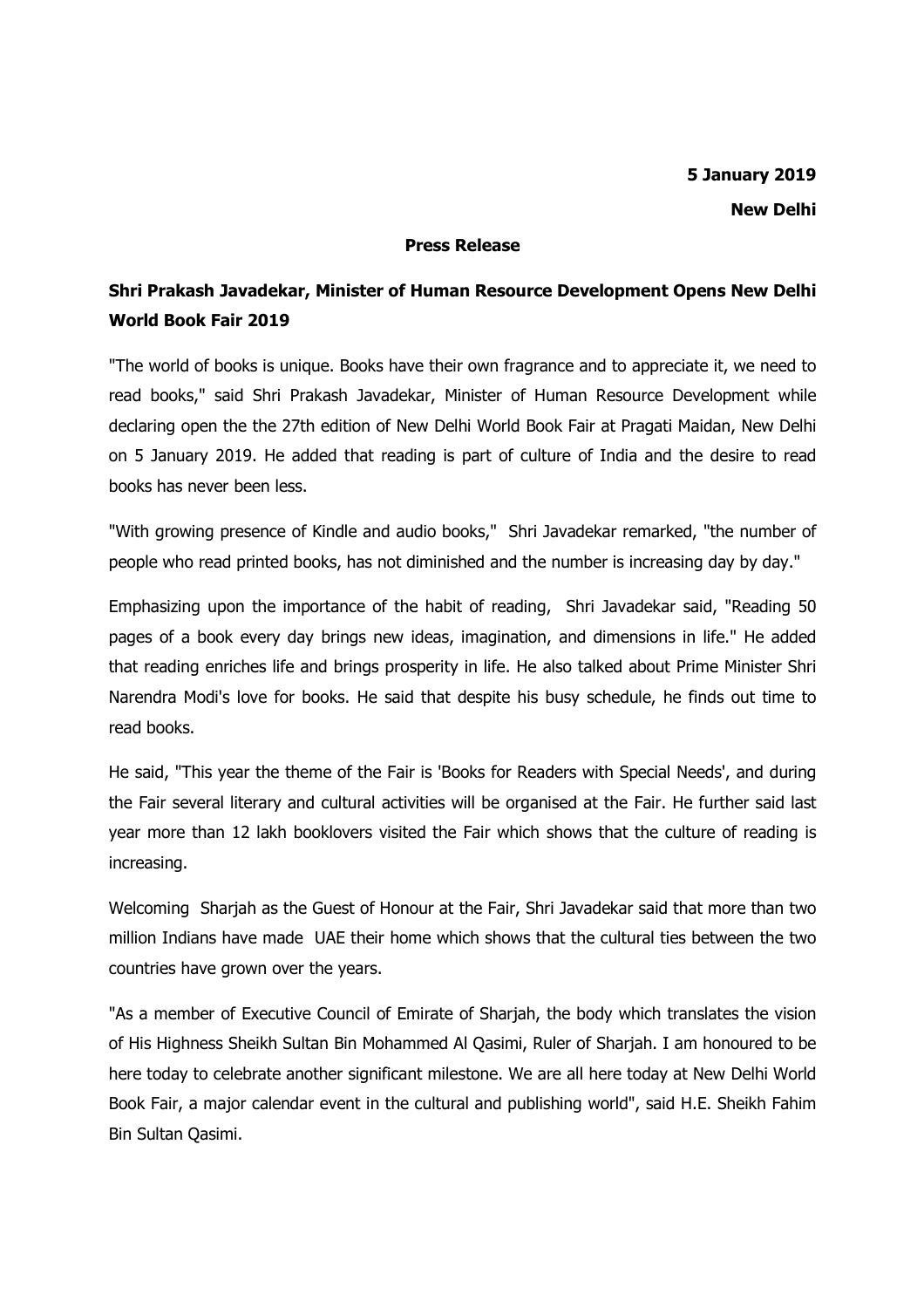On being the Guest of Honour at the Fair, Mr Fahim said, "We are excited today to turn this opportunity into a memorable missionary and cultural event, straight from the heart of Sharjah and UAE for all the book fair participants and visitors." He added that book fairs are essential platforms that allow us to share our intellectual property and to learn from both of cultures and strengthening relations.

He said that India is UAE's long standing partners and continue to do that on economic, scientific, educational and cultural front. He remarked that occasions such as these are necessary to foster stronger relations.

Welcoming the guests, Prof. Baldeo Bhai Sharma, Chairman, NBT said that although technology has become an integral part of our life, but printed books are very close to the hearts of the Indian readers. The number of people visiting the book fair, shows that books still attracts readers. He also talked about the diverse nature of publishing programme of National Book Trust, India. He said that NBT publishes books in over 40 major Indian languages for readers of all age groups. He hoped that the booklovers will get an opportunity to read books in over 20 Indian languages at the Fair. He remarked that booklovers wait for the New Delhi World Book Fair for whole year as they are able to find out those books which are not easily available.

Later, Shri Prakash Javadekar also presented a copy of book, Exam Warriors, authored by Prime Minister Shri Narendra Modi to the guests from Sharjah.

During the inaugural function, NBT Calendar 2019 based on the theme 'Readers with Special Needs', the Hindi and English editions of the book *Bibi Fatima and Her Sons*, authored by H H Sultan bin Muhammad Al-Qasimi, Ruler of Sharjah and published by NBT, and catalogue of Braille books published by NBT were also released.

Mr Ahmad bin Rakkad Al Ameri, Chairman, Sharjah Book Authority; Shri J L Kaul, Padma Shri awardee and Secretary General, All India Confederation of the Blind; Mr Habib Youseff Abdallah Al Sayegh, Authors' representative from Sharjah; Shri R. Subrahmanyam, Secretary, Ministry of Human Resource Development and Shri Deepak Kumar, Executive Director, ITPO were also present on the occasion.